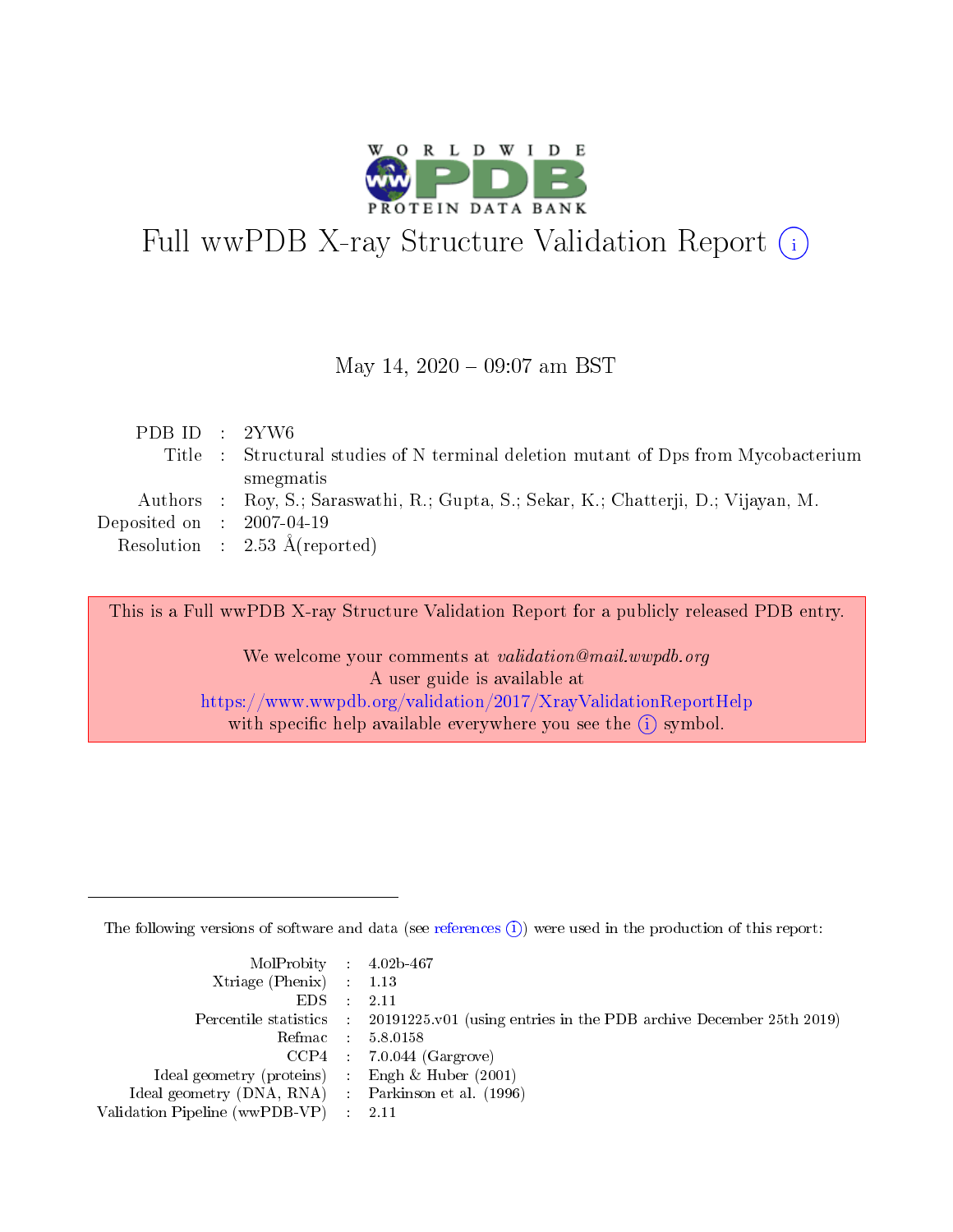## 1 [O](https://www.wwpdb.org/validation/2017/XrayValidationReportHelp#overall_quality)verall quality at a glance  $(i)$

The following experimental techniques were used to determine the structure: X-RAY DIFFRACTION

The reported resolution of this entry is 2.53 Å.

Percentile scores (ranging between 0-100) for global validation metrics of the entry are shown in the following graphic. The table shows the number of entries on which the scores are based.



| Metric                | Whole archive        | <b>Similar resolution</b>                                                |  |  |
|-----------------------|----------------------|--------------------------------------------------------------------------|--|--|
|                       | $(\#\text{Entries})$ | $(\#\text{Entries},\,\text{resolution}\,\,\text{range}(\textup{\AA})\,)$ |  |  |
| $R_{free}$            | 130704               | $5743(2.54-2.50)$                                                        |  |  |
| Clashscore            | 141614               | 6463 $(2.54-2.50)$                                                       |  |  |
| Ramachandran outliers | 138981               | $6335(2.54-2.50)$                                                        |  |  |
| Sidechain outliers    | 138945               | 6337 $(2.54 - 2.50)$                                                     |  |  |
| RSRZ outliers         | 127900               | $5630(2.54-2.50)$                                                        |  |  |

The table below summarises the geometric issues observed across the polymeric chains and their fit to the electron density. The red, orange, yellow and green segments on the lower bar indicate the fraction of residues that contain outliers for  $>=3, 2, 1$  and 0 types of geometric quality criteria respectively. A grey segment represents the fraction of residues that are not modelled. The numeric value for each fraction is indicated below the corresponding segment, with a dot representing fractions  $\epsilon=5\%$  The upper red bar (where present) indicates the fraction of residues that have poor fit to the electron density. The numeric value is given above the bar.

| Mol |   | $Chain$   Length | Quality of chain |     |   |     |
|-----|---|------------------|------------------|-----|---|-----|
|     | A | 183              | 3%<br>53%        | 25% |   | 19% |
|     |   | 183              | 4%<br>56%        | 22% |   | 18% |
|     |   | 183              | 4%<br>62%        | 16% | ٠ | 18% |

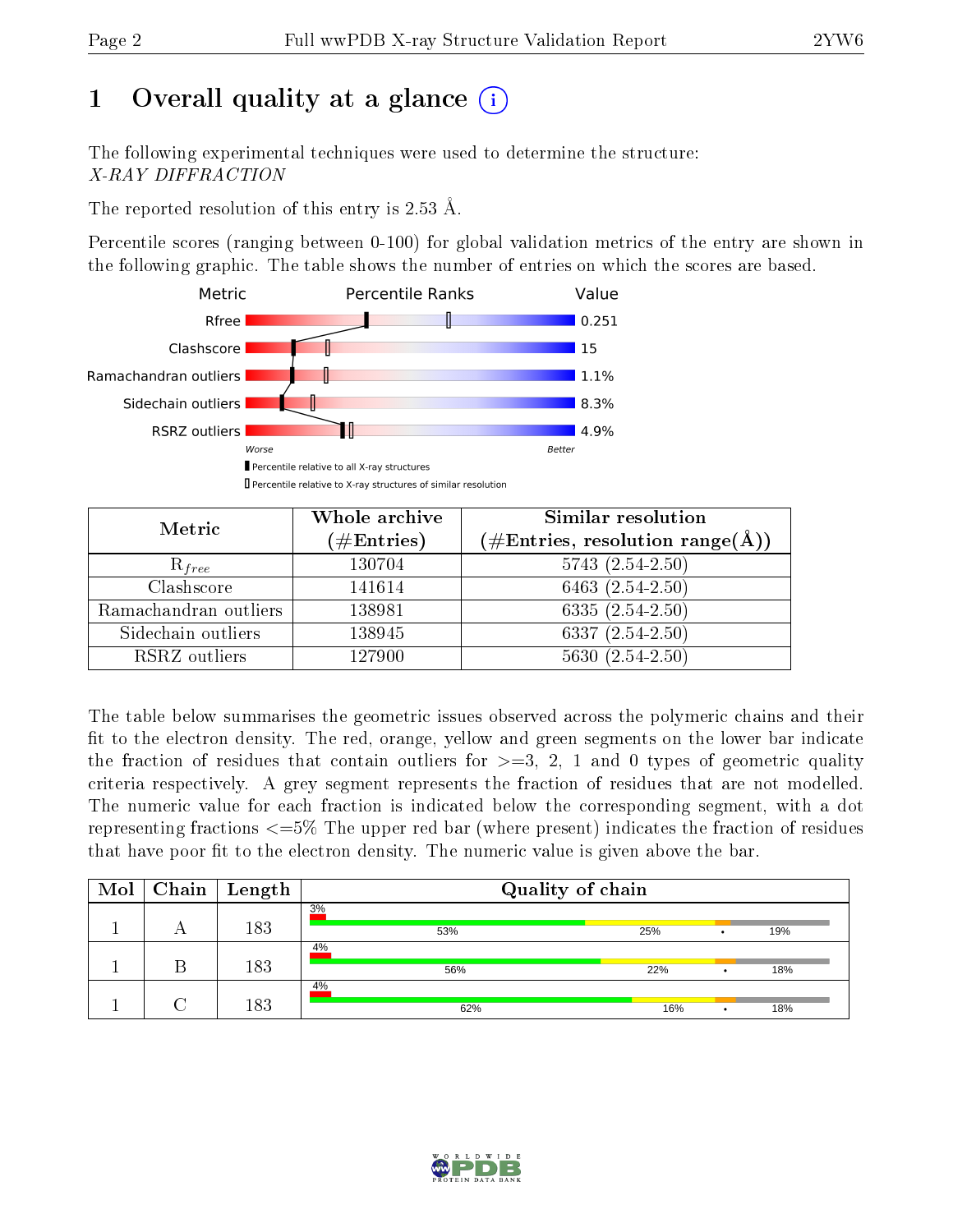## 2 Entry composition (i)

There are 2 unique types of molecules in this entry. The entry contains 3740 atoms, of which 0 are hydrogens and 0 are deuteriums.

In the tables below, the ZeroOcc column contains the number of atoms modelled with zero occupancy, the AltConf column contains the number of residues with at least one atom in alternate conformation and the Trace column contains the number of residues modelled with at most 2 atoms.

| Mol | Chain   Residues |       |                | Atoms |                  |  | $ZeroOcc \   \ AltConf \  $ | $\blacksquare$ Trace |
|-----|------------------|-------|----------------|-------|------------------|--|-----------------------------|----------------------|
|     | 148              | Total | $\mathbf{C}$   | N.    |                  |  |                             |                      |
|     |                  | 1179  | 747            | 203   | 228              |  |                             |                      |
|     | 150              | Total | $\overline{C}$ | N     |                  |  |                             |                      |
|     |                  | 1188  | 752            | -205  | <b>230</b>       |  |                             |                      |
|     | 150              | Total | $\mathcal{C}$  | -N    | $\left( \right)$ |  |                             |                      |
|     |                  | 1188  | 752            | 205   | <b>230</b>       |  |                             |                      |

Molecule 1 is a protein called DNA protection during starvation protein.

• Molecule 2 is water.

| Mol | Chain   Residues | Atoms                      | ZeroOcc   AltConf |
|-----|------------------|----------------------------|-------------------|
| 2   | 84               | Total O<br>84<br>84        |                   |
| 2   | 53               | Total<br>- O<br>53<br>53   |                   |
| 9   | 48               | Total<br>- ( )<br>48<br>48 |                   |

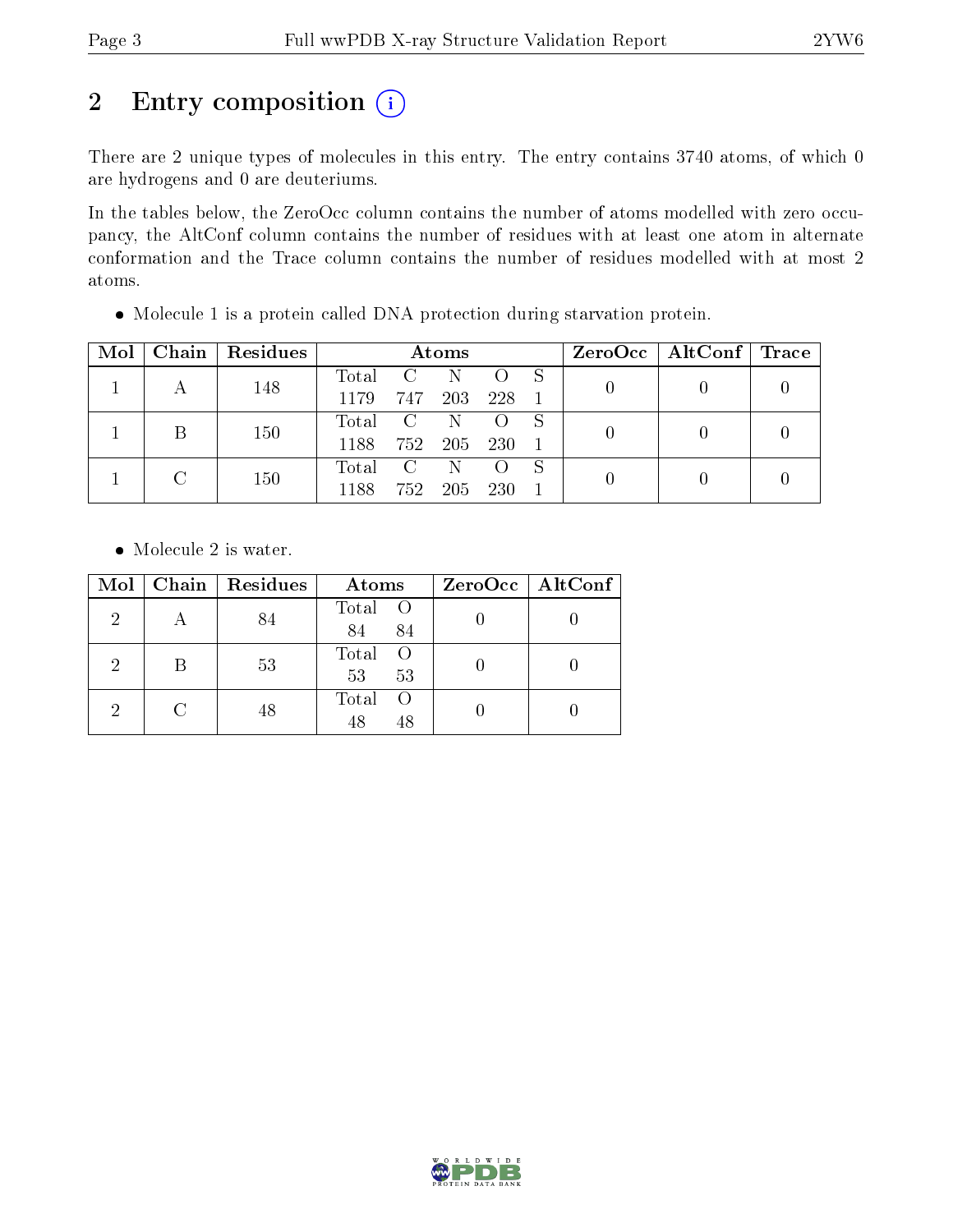## 3 Residue-property plots  $(i)$

These plots are drawn for all protein, RNA and DNA chains in the entry. The first graphic for a chain summarises the proportions of the various outlier classes displayed in the second graphic. The second graphic shows the sequence view annotated by issues in geometry and electron density. Residues are color-coded according to the number of geometric quality criteria for which they contain at least one outlier: green  $= 0$ , yellow  $= 1$ , orange  $= 2$  and red  $= 3$  or more. A red dot above a residue indicates a poor fit to the electron density (RSRZ  $> 2$ ). Stretches of 2 or more consecutive residues without any outlier are shown as a green connector. Residues present in the sample, but not in the model, are shown in grey.



• Molecule 1: DNA protection during starvation protein

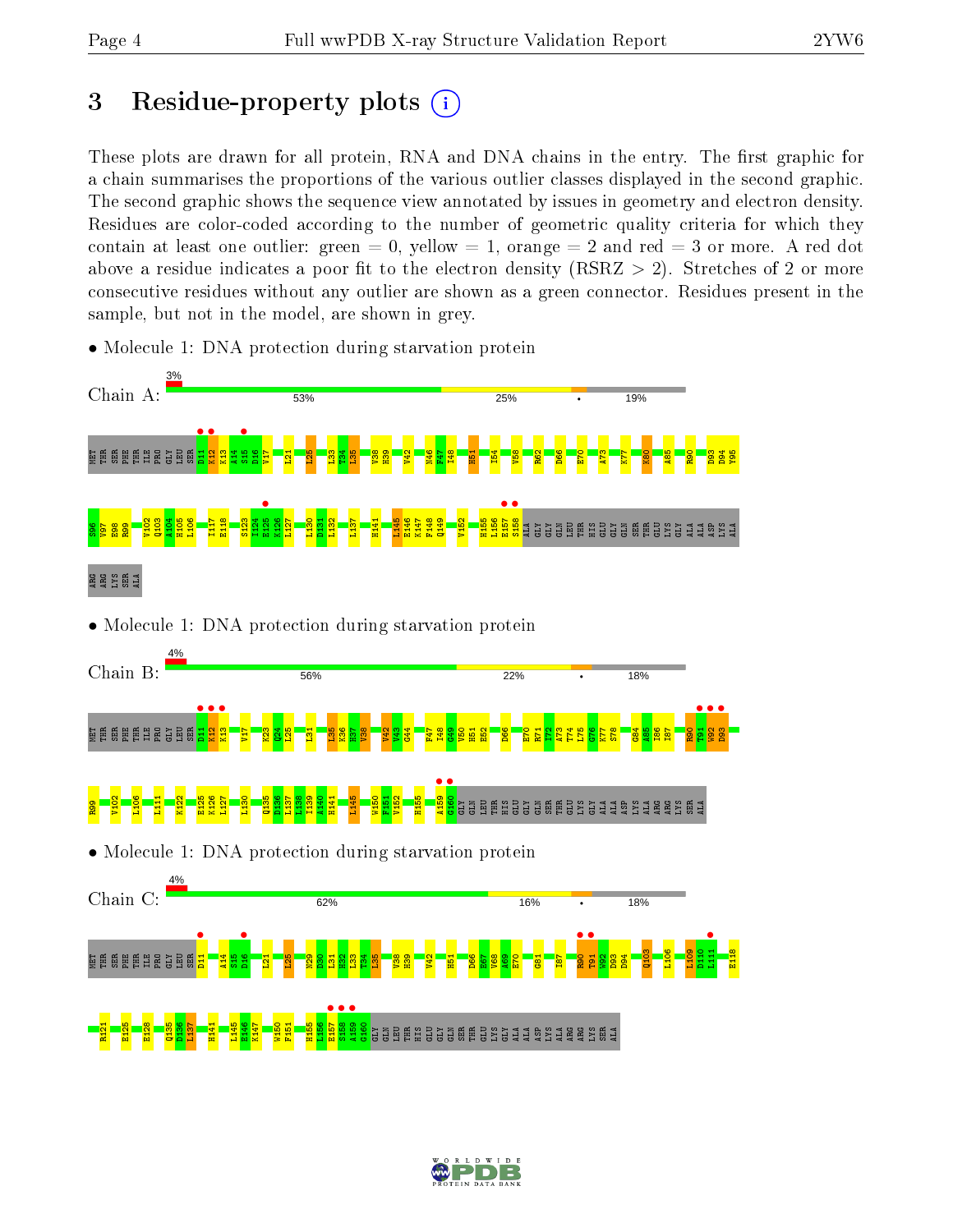## 4 Data and refinement statistics  $(i)$

| Property                                                             | Value                                                                   | Source     |
|----------------------------------------------------------------------|-------------------------------------------------------------------------|------------|
| Space group                                                          | P 62 2 2                                                                | Depositor  |
| Cell constants                                                       | $\overline{87.44\mathrm{A}}\quad 87.44\mathrm{A}\quad 212.54\mathrm{A}$ | Depositor  |
| a, b, c, $\alpha$ , $\beta$ , $\gamma$                               | $90.00^{\circ}$ $90.00^{\circ}$ $120.00^{\circ}$                        |            |
| Resolution $(A)$                                                     | $28.62 - 2.53$                                                          | Depositor  |
|                                                                      | $28.62 - 2.53$                                                          | <b>EDS</b> |
| % Data completeness                                                  | $94.4(28.62-2.53)$                                                      | Depositor  |
| (in resolution range)                                                | $94.4(28.62-2.53)$                                                      | <b>EDS</b> |
| $R_{merge}$                                                          | 0.10                                                                    | Depositor  |
| $\mathrm{R}_{sym}$                                                   | (Not available)                                                         | Depositor  |
| $\langle I/\sigma(I) \rangle^{-1}$                                   | $3.06$ (at $2.54\text{\AA}$ )                                           | Xtriage    |
| Refinement program                                                   | <b>CNS 1.1</b>                                                          | Depositor  |
|                                                                      | 0.229, 0.246                                                            | Depositor  |
| $R, R_{free}$                                                        | 0.251<br>0.230,                                                         | DCC        |
| $R_{free}$ test set                                                  | 776 reflections $(4.88\%)$                                              | wwPDB-VP   |
| Wilson B-factor $(A^2)$                                              | 38.3                                                                    | Xtriage    |
| Anisotropy                                                           | 0.131                                                                   | Xtriage    |
| Bulk solvent $k_{sol}(e/\mathring{A}^3)$ , $B_{sol}(\mathring{A}^2)$ | $0.35$ , 44.4                                                           | <b>EDS</b> |
| L-test for twinning <sup>2</sup>                                     | $< L >$ = 0.50, $< L2$ > = 0.34                                         | Xtriage    |
| Estimated twinning fraction                                          | No twinning to report.                                                  | Xtriage    |
| $\overline{F_o, F_c}$ correlation                                    | 0.92                                                                    | <b>EDS</b> |
| Total number of atoms                                                | 3740                                                                    | wwPDB-VP   |
| Average B, all atoms $(A^2)$                                         | 46.0                                                                    | wwPDB-VP   |

Xtriage's analysis on translational NCS is as follows: The largest off-origin peak in the Patterson function is  $3.28\%$  of the height of the origin peak. No significant pseudotranslation is detected.

<sup>&</sup>lt;sup>2</sup>Theoretical values of  $\langle |L| \rangle$ ,  $\langle L^2 \rangle$  for acentric reflections are 0.5, 0.333 respectively for untwinned datasets, and 0.375, 0.2 for perfectly twinned datasets.



<span id="page-4-1"></span><span id="page-4-0"></span><sup>1</sup> Intensities estimated from amplitudes.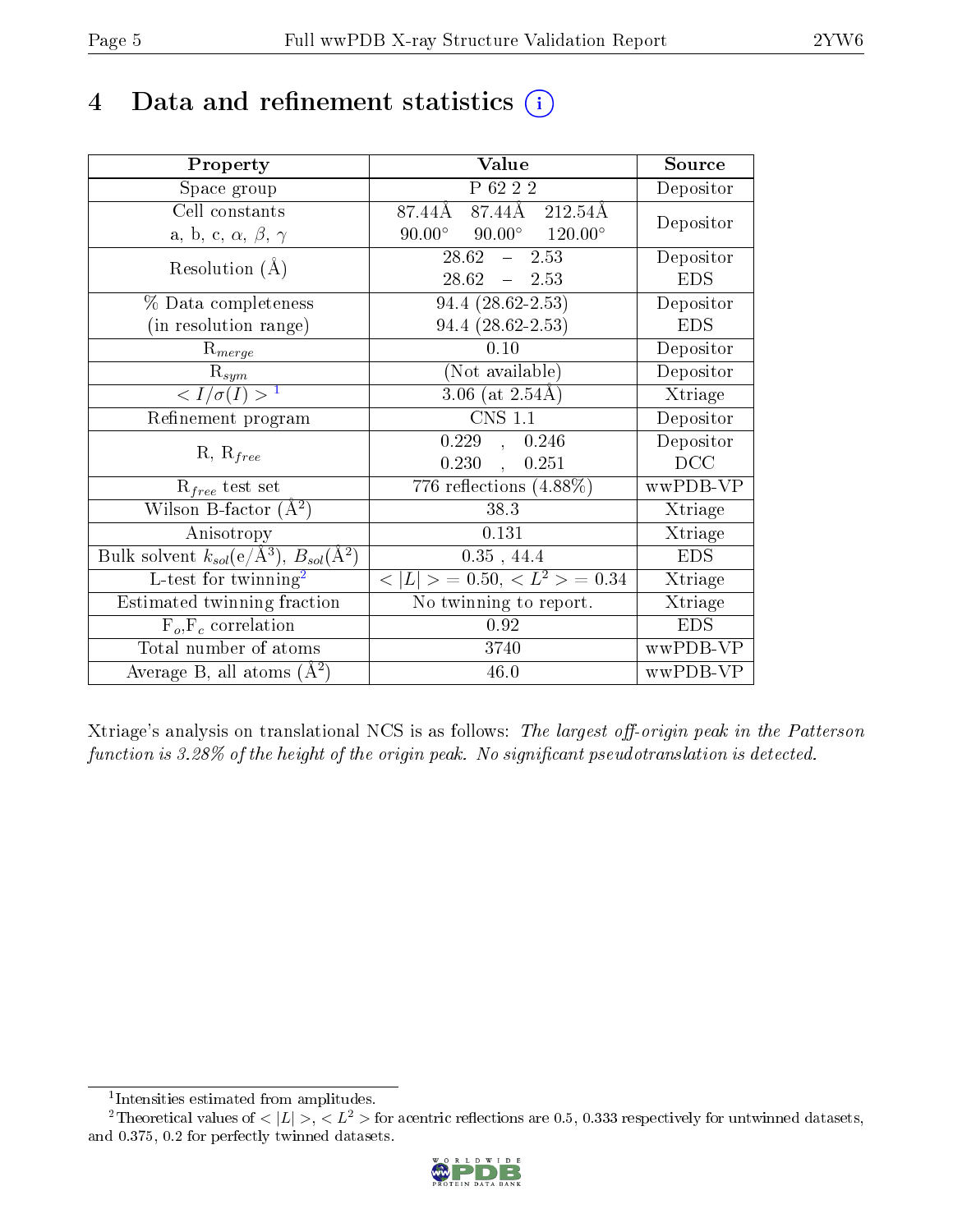## 5 Model quality  $(i)$

## 5.1 Standard geometry  $(i)$

The Z score for a bond length (or angle) is the number of standard deviations the observed value is removed from the expected value. A bond length (or angle) with  $|Z| > 5$  is considered an outlier worth inspection. RMSZ is the root-mean-square of all Z scores of the bond lengths (or angles).

| Mol | Chain  |      | Bond lengths | Bond angles |                 |
|-----|--------|------|--------------|-------------|-----------------|
|     |        | RMSZ | $\# Z  > 5$  | RMSZ        | $\ Z\  > 5$     |
| 1.  |        | 0.40 | 0/1202       | 0.59        | 0/1632          |
| 1.  | В      | 0.40 | 0/1211       | 0.60        | /1644           |
| 1.  | $\cap$ | 0.39 | 0/1211       | 0.57        | $^{\prime}1644$ |
| AĦ  | All    | 0.39 | /3624        | 0.59        | 4920            |

There are no bond length outliers.

There are no bond angle outliers.

There are no chirality outliers.

There are no planarity outliers.

### 5.2 Too-close contacts (i)

In the following table, the Non-H and H(model) columns list the number of non-hydrogen atoms and hydrogen atoms in the chain respectively. The H(added) column lists the number of hydrogen atoms added and optimized by MolProbity. The Clashes column lists the number of clashes within the asymmetric unit, whereas Symm-Clashes lists symmetry related clashes.

|     |     |      | Mol   Chain   Non-H   H(model) | H(added) | Clashes | Symm-Clashes |
|-----|-----|------|--------------------------------|----------|---------|--------------|
|     |     | 1179 |                                | 1164     | 35      |              |
|     | В   | 1188 |                                | 1172     | 37      |              |
|     |     | 1188 |                                | 1172     | 41      |              |
|     |     | 84   |                                |          |         |              |
|     | В   | 53   |                                |          |         |              |
| റ   |     | 48   |                                |          |         |              |
| All | All | 3740 |                                | 3508     | 109     |              |

The all-atom clashscore is defined as the number of clashes found per 1000 atoms (including hydrogen atoms). The all-atom clashscore for this structure is 15.

All (109) close contacts within the same asymmetric unit are listed below, sorted by their clash magnitude.

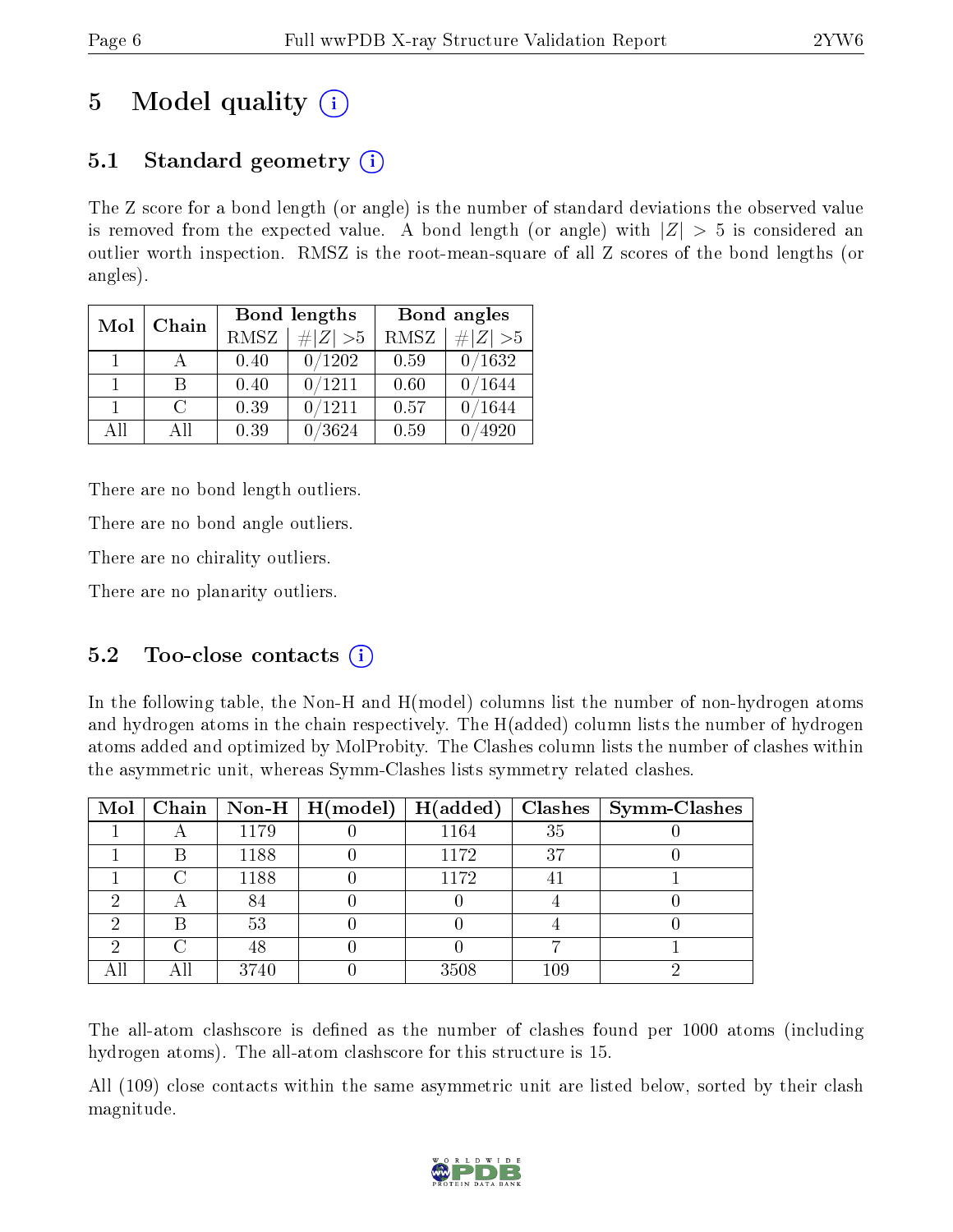| Atom-1              | Atom-2                     | Interatomic    | Clash         |
|---------------------|----------------------------|----------------|---------------|
|                     |                            | distance $(A)$ | overlap $(A)$ |
| 1:B:77:LYS:HD3      | 1:B:78:SER:H               | 0.93           | 1.09          |
| 1:B:77:LYS:HD3      | 1:B:78:SER:N               | 1.77           | 1.00          |
| 1:C:11:ASP:HB2      | 1:C:14:ALA:HB3             | 1.46           | 0.96          |
| 1:B:77:LYS:CD       | 1:B:78:SER:H               | 1.80           | 0.94          |
| 1:C:103:GLN:H       | 1:C:103:GLN:NE2            | 1.68           | 0.91          |
| 1:C:103:GLN:H       | 1:C:103:GLN:HE21           | 1.27           | 0.81          |
| 1:C:38:VAL:O        | 1:C:42:VAL:HG23            | 1.82           | 0.79          |
| 1:B:87:ILE:HA       | 1:B:90:ARG:HD2             | 1.71           | 0.72          |
| 1:C:38:VAL:HG11     | 1:C:109:LEU:HD21           | 1.73           | 0.71          |
| 1:B:13:LYS:HD2      | 1:B:130:LEU:HD23           | 1.73           | 0.71          |
| 1:C:103:GLN:N       | 1:C:103:GLN:HE21           | 1.90           | 0.70          |
| 1:C:33:LEU:HA       | 2:C:224:HOH:O              | 1.91           | 0.70          |
| 1:C:87:ILE:HG22     | 1:C:90:ARG:NH1             | 2.09           | 0.68          |
| 1:C:90:ARG:O        | 1:C:91:THR:HG23            | 1.94           | 0.67          |
| 1: C: 11: ASP: HB3  | $2:C:214:\overline{HOH:O}$ | 1.94           | 0.66          |
| 1:B:86:ILE:O        | 1:B:90:ARG:HB3             | 1.95           | 0.65          |
| 1:B:13:LYS:HB3      | 1:B:130:LEU:HD22           | 1.78           | 0.65          |
| 1: B: 38: VAL: O    | 1:B:42:VAL:HG22            | 1.97           | 0.65          |
| 1:A:132:LEU:N       | 2:B:189:HOH:O              | 2.30           | 0.65          |
| 1:C:90:ARG:HG3      | 1:C:91:THR:H               | 1.63           | 0.64          |
| 1:C:25:LEU:HD22     | 1:C:29:ASN:HD21            | 1.63           | 0.63          |
| 1: B: 12: LYS: HG3  | 1:B:13:LYS:H               | 1.64           | 0.63          |
| 1:C:147:LYS:HD3     | 1:C:151:PHE:HE2            | 1.65           | 0.62          |
| 1:B:50:VAL:HG21     | 1:B:102:VAL:HG22           | 1.80           | 0.61          |
| 1:B:36:LYS:HE2      | 2:Bi:212:HOH:O             | 2.01           | 0.61          |
| 1: B:66:ASP:O       | 1:B:70:GLU:HG3             | 2.01           | 0.60          |
| 1:C:39:HIS:O        | 2:C:225:HOH:O              | 2.17           | 0.60          |
| 1:A:46:ASN:HA       | 2:A:215:HOH:O              | 2.01           | 0.59          |
| 1: A:66: ASP:O      | 1:A:70:GLU:HG3             | 2.02           | 0.59          |
| 1:A:48:ILE:O        | 1: A:51: HIS: HB2          | 2.02           | 0.59          |
| 1:C:11:ASP:HB2      | 1:C:14:ALA:CB              | 2.28           | 0.58          |
| 1:C:103:GLN:HG3     | 2:C:213:HOH:O              | 2.03           | 0.58          |
| 1: A:38: VAL:HG23   | 1: A:54: ILE:HD13          | 1.86           | 0.57          |
| 1:A:103:GLN:NE2     | 1: A: 156: LEU: HD22       | 2.21           | 0.56          |
| 1: A:35:LEU:HB3     | 1:A:58:VAL:HG22            | 1.88           | 0.56          |
| 1:B:17:VAL:HG13     | 1:B:127:LEU:CD2            | 2.35           | 0.56          |
| 1:B:106:LEU:HD23    | 1:B:155:HIS:HB2            | 1.87           | 0.56          |
| 1:C:25:LEU:HD22     | 1:C:29:ASN:ND2             | 2.21           | 0.55          |
| 1: C:81: GLY:HA3    | 2:C:223:HOH:O              | 2.05           | 0.55          |
| 1:C:90:ARG:HH21     | 1:C:94:ASP:HA              | 1.71           | 0.54          |
| 1: A:117: ILE: HD13 | 1: A:146: GLU: HG2         | 1.90           | 0.54          |
| 1:A:141:HIS:O       | 1:A:145:LEU:HD22           | 2.09           | 0.53          |

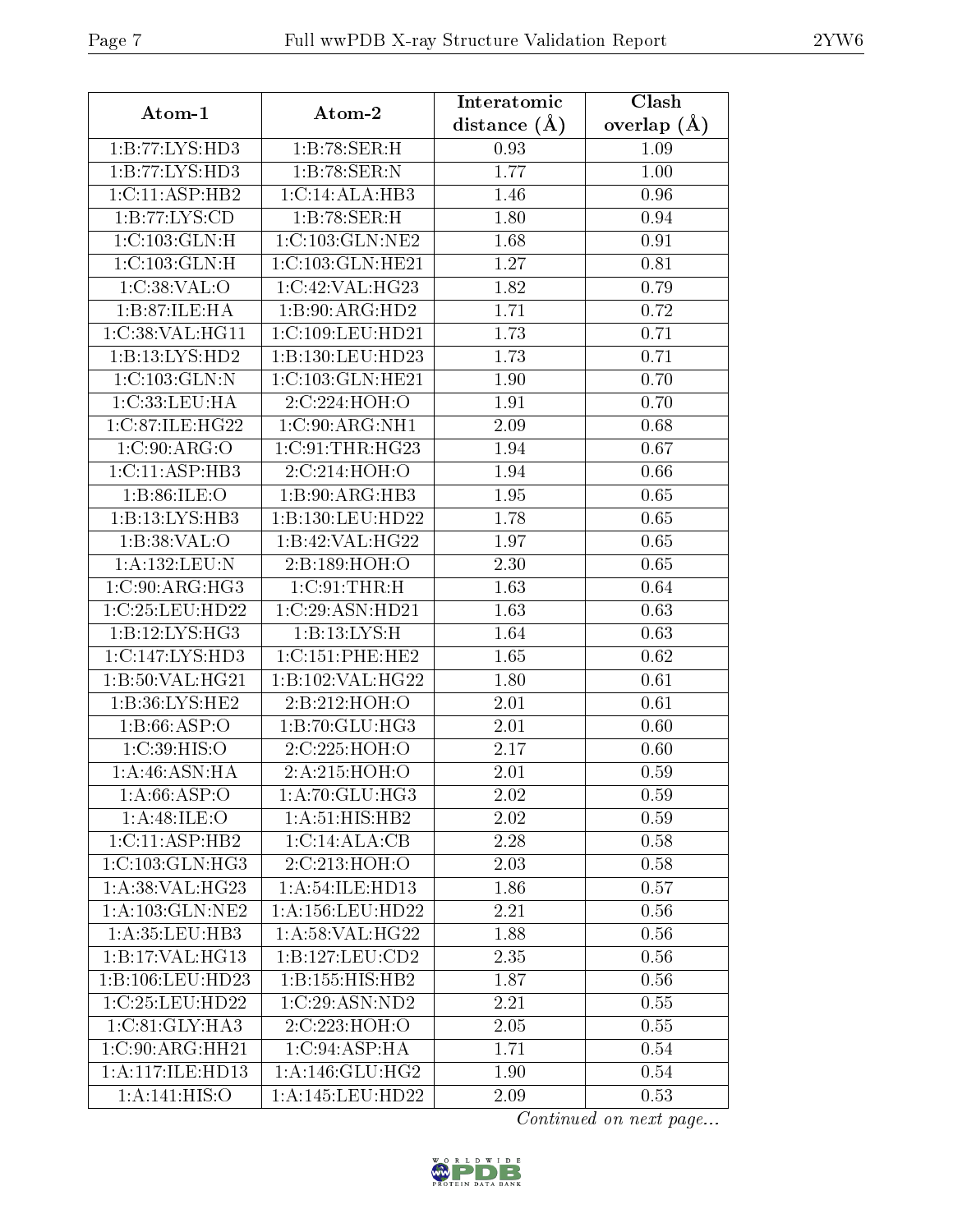| Communica from previous page        |                           | Interatomic    | Clash         |
|-------------------------------------|---------------------------|----------------|---------------|
| Atom-1                              | Atom-2                    | distance $(A)$ | overlap $(A)$ |
| 1:C:125:GLU:O                       | 1:C:128:GLU:HB3           | 2.07           | 0.53          |
| 1:C:87:ILE:HA                       | 1:C:90:ARG:HD3            | 1.90           | 0.53          |
| 1:B:73:ALA:HB1                      | 1:C:150:TRP:CZ2           | 2.44           | 0.52          |
| 1:A:102:VAL:CG1                     | 1:A:106:LEU:HD22          | 2.39           | 0.52          |
| $1:C:90:A\overline{\text{RG:HH}21}$ | 1:C:94:ASP:CA             | 2.23           | 0.52          |
| 1:C:90:ARG:NH2                      | 1:C:94:ASP:HA             | 2.24           | 0.52          |
| 1: A: 106: LEU: HD23                | 1:A:155:HIS:CB            | 2.41           | 0.51          |
| 1:C:106:LEU:HD23                    | 1:C:155:HIS:HB2           | 1.91           | 0.51          |
| 1:B:106:LEU:HD23                    | 1:B:155:HIS:CB            | 2.42           | 0.50          |
| 1:A:73:ALA:HB1                      | 1: B: 150: TRP: CZ2       | 2.46           | 0.50          |
| 1:C:106:LEU:HD23                    | 1:C:155:HIS:CB            | 2.42           | 0.49          |
| 1:A:106:LEU:HD23                    | 1:A:155:HIS:HBB3          | 1.94           | 0.49          |
| 1: A:90: ARG: NH2                   | 1:A:94:ASP:OD2            | 2.44           | 0.49          |
| 1:B:141:HIS:O                       | 1:B:145:LEU:HD22          | 2.12           | 0.49          |
| 1:C:66:ASP:O                        | 1:C:70:GLU:HG3            | 2.13           | 0.49          |
| 1:B:87:ILE:CA                       | 1:B:90:ARG:HD2            | 2.40           | 0.48          |
| 1:C:137:LEU:HD22                    | 1:C:141:HIS:NE2           | 2.28           | 0.48          |
| 1:C:70:GLU:OE2                      | 2:C:227:HOH:O             | 2.20           | 0.48          |
| 1:C:128:GLU:HA                      | 1:C:135:GLN:NE2           | 2.28           | 0.48          |
| 1:B:102:VAL:CG1                     | 1:B:106:LEU:HD22          | 2.43           | 0.48          |
| 1:B:102:VAL:HG13                    | 1:B:106:LEU:HD22          | 1.95           | 0.47          |
| 1: B:44: GLY:O                      | 1:B:47:PHE:HD2            | 1.97           | 0.47          |
| 1:C:38:VAL:HG11                     | 1:C:109:LEU:CD2           | 2.43           | 0.47          |
| 1: A:97: VAL:HG12                   | 1: A: 105: HIS: CE1       | 2.51           | 0.46          |
| 1:A:148:PHE:O                       | 1:A:152:VAL:HG23          | 2.15           | 0.46          |
| 1:A:17:VAL:O                        | 1:A:21:LEU:HG             | 2.15           | 0.46          |
| 1:B:17:VAL:HG13                     | 1:B:127:LEU:HD22          | 1.97           | 0.46          |
| 1: A: 103: GLN: HE22                | 1: A: 156: LEU: HD22      | 1.79           | 0.46          |
| 1:B:99:ARG:HD2                      | 2:B:209:HOH:O             | 2.14           | 0.46          |
| 1:C:147:LYS:O                       | 1: C: 150: TRP: HB3       | 2.14           | 0.46          |
| 1:C:31:LEU:O                        | 1:C:35:LEU:HB2            | 2.16           | 0.46          |
| 1: A:98: GLU:HB3                    | $1:A:99:ARG:\overline{H}$ | 1.65           | 0.45          |
| 1:B:106:LEU:HG                      | 1:B:152:VAL:HG13          | 1.98           | 0.44          |
| 1:A:38:VAL:HG23                     | 1:A:54:ILE:CD1            | 2.47           | 0.44          |
| 1:C:90:ARG:NH2                      | 1:C:94:ASP:OD2            | 2.48           | 0.44          |
| 1:A:102:VAL:HG13                    | 1:A:106:LEU:HD22          | 1.98           | 0.44          |
| 1:B:23:LYS:NZ                       | 2:B:205:HOH:O             | 2.44           | 0.44          |
| 1:B:92:TRP:O                        | 1: B:93: ASP:O            | 2.36           | 0.44          |
| 1:A:123:SER:O                       | 1:A:127:LEU:HG            | 2.17           | 0.44          |
| 1:A:13:LYS:HG3                      | 1: A: 130: LEU: CD2       | 2.48           | 0.44          |
| 1:A:33:LEU:HD23                     | 2:A:210:HOH:O             | 2.16           | 0.44          |

Continued from previous page.

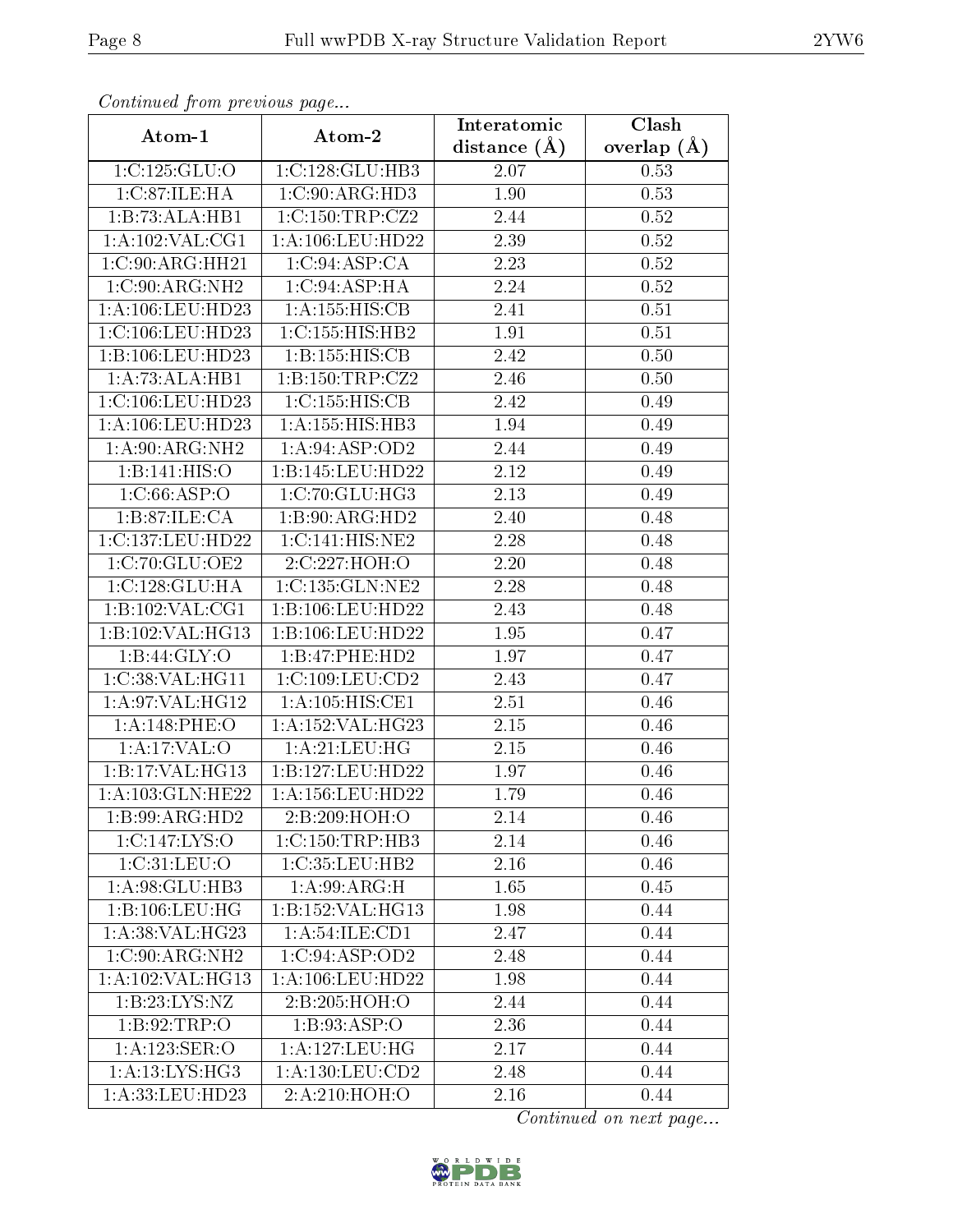|                   |                     | Interatomic       | Clash         |
|-------------------|---------------------|-------------------|---------------|
| Atom-1            | Atom-2              | distance $(A)$    | overlap $(A)$ |
| 1:A:62:ARG:HB3    | 2:A:244:HOH:O       | 2.18              | 0.43          |
| 1:A:12:LYS:HD2    | 1: A: 13: LYS: N    | 2.34              | 0.43          |
| 1:B:122:LYS:O     | 1:B:125:GLU:HB3     | 2.18              | 0.43          |
| 1:A:39:HIS:HD2    | 2: A:242: HOH: O    | 2.01              | 0.43          |
| 1:B:31:LEU:O      | 1:B:35:LEU:HD22     | 2.19              | 0.43          |
| 1: A:21: LEU:O    | 1:A:25:LEU:N        | 2.45              | 0.42          |
| 1:B:87:ILE:HD12   | 1:B:87:ILE:C        | 2.38              | 0.42          |
| 1:C:93:ASP:O      | 1:C:94:ASP:C        | 2.58              | 0.42          |
| 1: A:80: LYS: HB3 | 1:A:85:ALA:CB       | 2.49              | 0.42          |
| 1:A:157:GLU:O     | 1: A: 158: SER: C   | 2.57              | 0.42          |
| 1:C:38:VAL:HG23   | 1:C:42:VAL:CG2      | 2.49              | 0.42          |
| 1:A:117:ILE:HD12  | 1:A:149:GLN:NE2     | 2.34              | 0.42          |
| 1: A:95:TYR:CE2   | 1: A:97: VAL:HB     | $2.55\,$          | 0.41          |
| 1:C:90:ARG:HD2    | 1:C:90:ARG:HA       | 1.88              | 0.41          |
| 1:A:73:ALA:HA     | 1: A:77: LYS:O      | 2.20              | 0.41          |
| 1:B:74:THR:HG23   | 1: C: 150: TRP: HB2 | 2.01              | 0.41          |
| 1: B:84: GLY:O    | 1:B:87:ILE:HG13     | 2.21              | 0.41          |
| 1:B:135:GLN:O     | 1:B:139:ILE:HG13    | 2.21              | 0.41          |
| 1:B:77:LYS:CG     | 1:B:78:SER:N        | 2.84              | 0.41          |
| 1: A:80: LYS: HB3 | 1:A:85:ALA:HB1      | 2.03              | 0.41          |
| 1:C:21:LEU:HB3    | 1:C:68:VAL:HG13     | 2.02              | 0.40          |
| 1:B:47:PHE:CE1    | 1:B:48:ILE:HD12     | 2.56              | 0.40          |
| 1:A:147:LYS:HE3   | 1:C:70:GLU:OE1      | 2.21              | 0.40          |
| 1:B:87:ILE:HA     | 1:B:90:ARG:HB3      | 2.02              | 0.40          |
| 1:B:71:ARG:O      | 1:B:75:LEU:HG       | $\overline{2}.21$ | 0.40          |
| 1:C:33:LEU:HD23   | 2:C:224:HOH:O       | $\overline{2.21}$ | 0.40          |

Continued from previous page...

All (2) symmetry-related close contacts are listed below. The label for Atom-2 includes the symmetry operator and encoded unit-cell translations to be applied.

| Atom-1                               | Atom-2                  | Interatomic<br>distance (A | Clash<br>overlap $(A)$ |
|--------------------------------------|-------------------------|----------------------------|------------------------|
| 2:C:225:HOH:O                        | 2:C:227:HOH:O[9]<br>555 | 2.05                       | 0. L5                  |
| $1 \cdot C \cdot 87 \cdot H \cdot C$ | 1:C:87:ILE:CD           |                            |                        |

### 5.3 Torsion angles (i)

#### 5.3.1 Protein backbone (i)

In the following table, the Percentiles column shows the percent Ramachandran outliers of the chain as a percentile score with respect to all X-ray entries followed by that with respect to entries

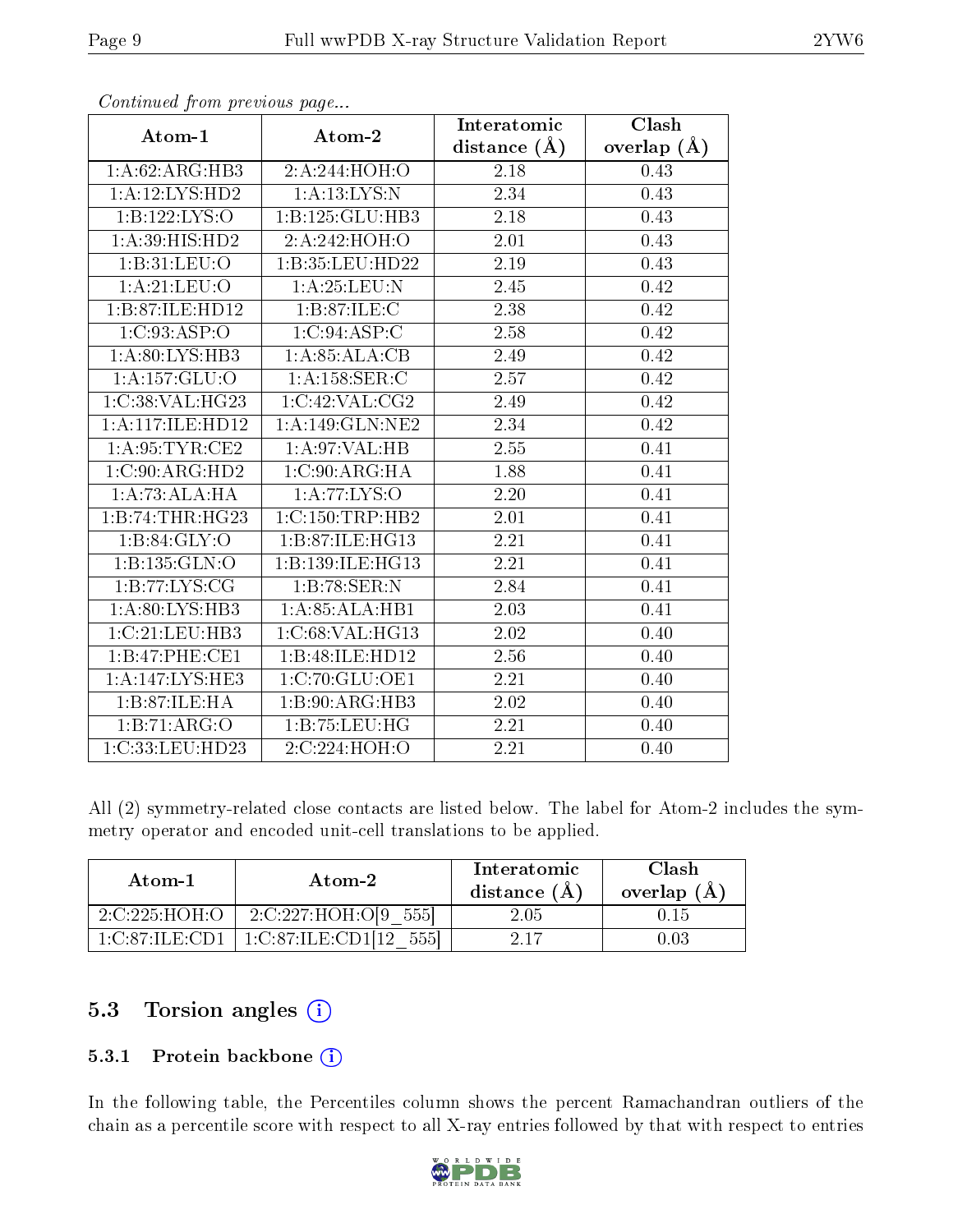of similar resolution.

The Analysed column shows the number of residues for which the backbone conformation was analysed, and the total number of residues.

| Mol | Chain         | Analysed         | Favoured     | Allowed    | Outliers | Percentiles                     |
|-----|---------------|------------------|--------------|------------|----------|---------------------------------|
|     |               | $146/183(80\%)$  | $145(99\%)$  | $1(1\%)$   |          | $\vert$ 100 $\vert$ 100 $\vert$ |
|     | B             | $148/183(81\%)$  | $135(91\%)$  | 10(7%)     | $3(2\%)$ | 11                              |
|     | $\mathcal{C}$ | $148/183(81\%)$  | $139(94\%)$  | 7(5%)      | $2(1\%)$ | 19                              |
| All | All           | $442/549$ (80\%) | 419 $(95\%)$ | 18 $(4\%)$ | $5(1\%)$ | 24<br>14                        |

All (5) Ramachandran outliers are listed below:

| Mol | Chain | Res | <b>Type</b> |
|-----|-------|-----|-------------|
|     |       | 12  | <b>LYS</b>  |
|     |       | 93  | ASP         |
|     |       | 159 | <b>ALA</b>  |
|     |       | 90  | $\rm{ARG}$  |
|     |       |     | THR.        |

#### 5.3.2 Protein sidechains  $(i)$

In the following table, the Percentiles column shows the percent sidechain outliers of the chain as a percentile score with respect to all X-ray entries followed by that with respect to entries of similar resolution.

The Analysed column shows the number of residues for which the sidechain conformation was analysed, and the total number of residues.

| Mol | Chain   | Analysed         | Rotameric    | Outliers  |    | Percentiles |
|-----|---------|------------------|--------------|-----------|----|-------------|
|     | А       | $128/153(84\%)$  | 118 $(92\%)$ | $10(8\%)$ | 12 | 23          |
|     | B       | $128/153(84\%)$  | 116 $(91\%)$ | $12(9\%)$ | 8  | 16          |
|     | $\rm C$ | $128/153(84\%)$  | 118 (92%)    | $10(8\%)$ | 12 | 23          |
| All | All     | $384/459$ (84\%) | 352 (92%)    | $32(8\%)$ |    | 20          |

All (32) residues with a non-rotameric sidechain are listed below:

| Mol | Chain | Res | Type |
|-----|-------|-----|------|
|     |       | 12  | LYS  |
|     |       | 25  | LEU  |
|     |       | 35  | LEU  |
|     |       |     |      |

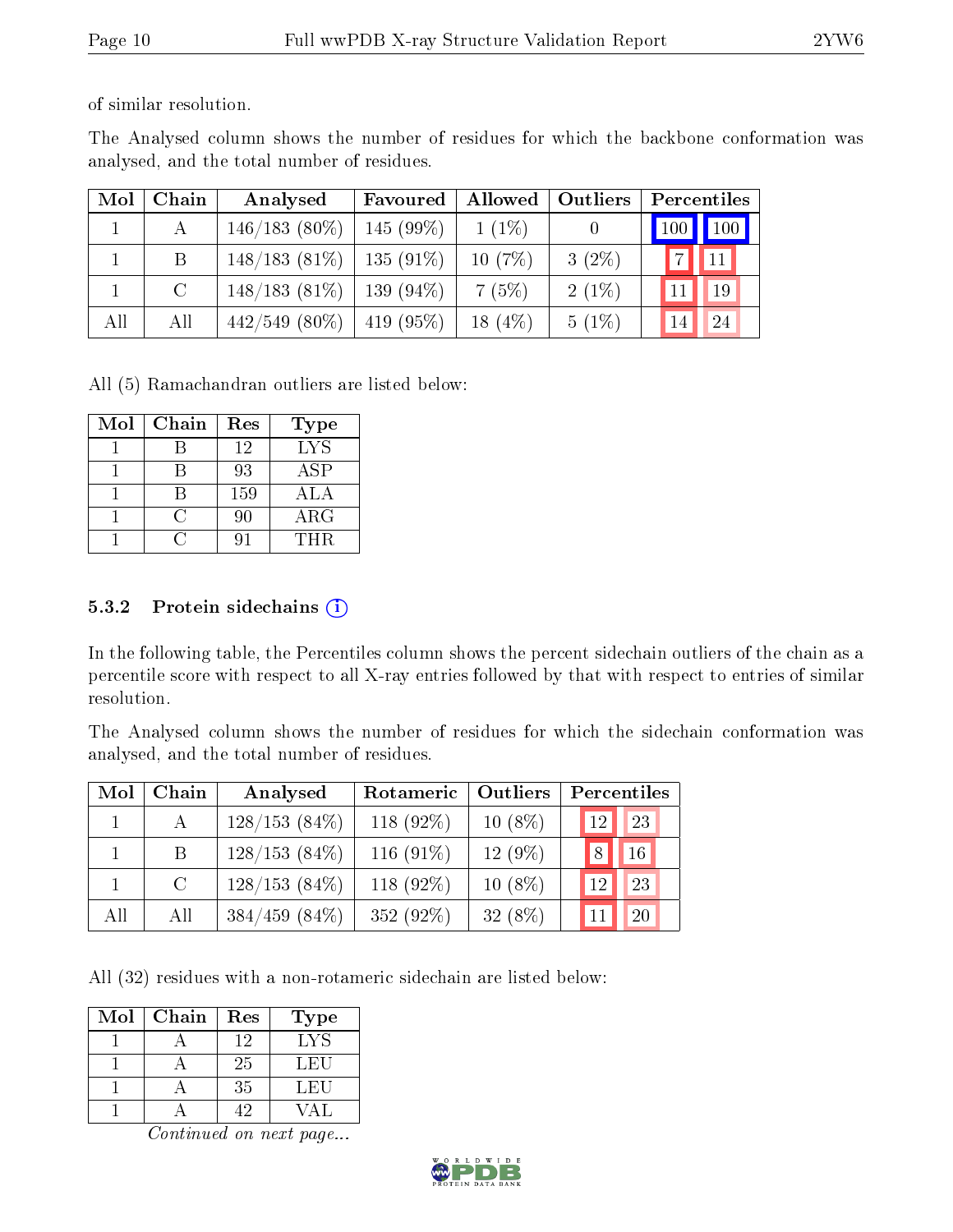| Mol            | Chain                                                                                                                                                                                                                                   | Res              | Type                    |
|----------------|-----------------------------------------------------------------------------------------------------------------------------------------------------------------------------------------------------------------------------------------|------------------|-------------------------|
| $\overline{1}$ | $\overline{A}$                                                                                                                                                                                                                          | $\overline{51}$  | <b>HIS</b>              |
| $\overline{1}$ | $\overline{A}$                                                                                                                                                                                                                          | 80               | $\overline{\text{LYS}}$ |
| $\overline{1}$ | $\overline{A}$                                                                                                                                                                                                                          | $\overline{93}$  | $\overline{\text{ASP}}$ |
| $\overline{1}$ |                                                                                                                                                                                                                                         | 118              | $\overline{\text{GLU}}$ |
| $\overline{1}$ | $\frac{\overline{A}}{A}$                                                                                                                                                                                                                | $\overline{137}$ | $\overline{\text{LEU}}$ |
| $\mathbf{1}$   | $\overline{A}$                                                                                                                                                                                                                          | 145              | <b>LEU</b>              |
| $\mathbf{1}$   | $\overline{\mathrm{B}}$                                                                                                                                                                                                                 | $\overline{25}$  | LEU                     |
| $\overline{1}$ | $\overline{\mathbf{B}}$                                                                                                                                                                                                                 | $\overline{35}$  | LEU                     |
| $\overline{1}$ | $\overline{\mathrm{B}}$                                                                                                                                                                                                                 | 38               | $\overline{\text{VAL}}$ |
| $\overline{1}$ | $\overline{\mathrm{B}}$                                                                                                                                                                                                                 | 42               | $\rm \sqrt{AL}$         |
| $\overline{1}$ | $\overline{\mathrm{B}}$                                                                                                                                                                                                                 | $\overline{51}$  | $\overline{HIS}$        |
| $\overline{1}$ | $\overline{\mathrm{B}}$                                                                                                                                                                                                                 | $\overline{52}$  | $\overline{{\rm GLU}}$  |
| $\overline{1}$ | $\overline{\mathrm{B}}$                                                                                                                                                                                                                 | 90               | $\overline{\rm{ARG}}$   |
| $\overline{1}$ | $\overline{\mathrm{B}}$                                                                                                                                                                                                                 | 92               | TRP                     |
| $\overline{1}$ | $\overline{\text{B}}$                                                                                                                                                                                                                   | $\overline{111}$ | LEU                     |
| $\overline{1}$ | $\overline{\text{B}}$                                                                                                                                                                                                                   | $\overline{126}$ | $\overline{\text{LYS}}$ |
| $\mathbf{1}$   | $\overline{\mathrm{B}}$                                                                                                                                                                                                                 | $\overline{137}$ | $\overline{\text{LEU}}$ |
| $\mathbf{1}$   | $\overline{\mathbf{B}}$                                                                                                                                                                                                                 | $\overline{145}$ | LEU                     |
| $\overline{1}$ |                                                                                                                                                                                                                                         | $\overline{25}$  | $\overline{\text{LEU}}$ |
| $\mathbf{1}$   |                                                                                                                                                                                                                                         | $35\,$           | $\overline{\text{LEU}}$ |
| $\overline{1}$ |                                                                                                                                                                                                                                         | $\overline{51}$  | $\overline{HIS}$        |
| $\overline{1}$ | $\overline{\text{C}}\,\overline{\text{C}}\,\overline{\text{C}}\,\overline{\text{C}}\,\overline{\text{C}}\,\overline{\text{C}}\,\overline{\text{C}}\,\overline{\text{C}}\,\overline{\text{C}}\,\overline{\text{C}}\,\overline{\text{C}}$ | 103              | $\overline{\text{GLN}}$ |
| $\overline{1}$ |                                                                                                                                                                                                                                         | 109              | $\overline{\text{LEU}}$ |
| $\overline{1}$ |                                                                                                                                                                                                                                         | $\overline{118}$ | $\overline{{\rm GLU}}$  |
| $\mathbf{1}$   |                                                                                                                                                                                                                                         | 121              | $\rm{ARG}$              |
| $\mathbf{1}$   |                                                                                                                                                                                                                                         | 137              | $\overline{\text{LEU}}$ |
| $\overline{1}$ |                                                                                                                                                                                                                                         | 145              | $\overline{\text{LEU}}$ |
| $\overline{1}$ |                                                                                                                                                                                                                                         | $\overline{157}$ | $\overline{{\rm GLU}}$  |

Continued from previous page...

Some sidechains can be flipped to improve hydrogen bonding and reduce clashes. All (12) such sidechains are listed below:

| Mol | Chain | Res    | <b>Type</b> |
|-----|-------|--------|-------------|
|     | А     | 103    | <b>GLN</b>  |
| 1   | А     | 149    | <b>GLN</b>  |
| 1   | B     | 39     | HIS         |
| 1   | В     | 41     | <b>ASN</b>  |
| 1   | В     | 51     | HIS         |
| 1   | В     | 149    | <b>GLN</b>  |
| 1   | C     | 24     | <b>GLN</b>  |
| 1   | С     | 29     | <b>ASN</b>  |
| 1   | C     | 39     | HIS         |
|     | . ا   | $51\,$ | HIS         |

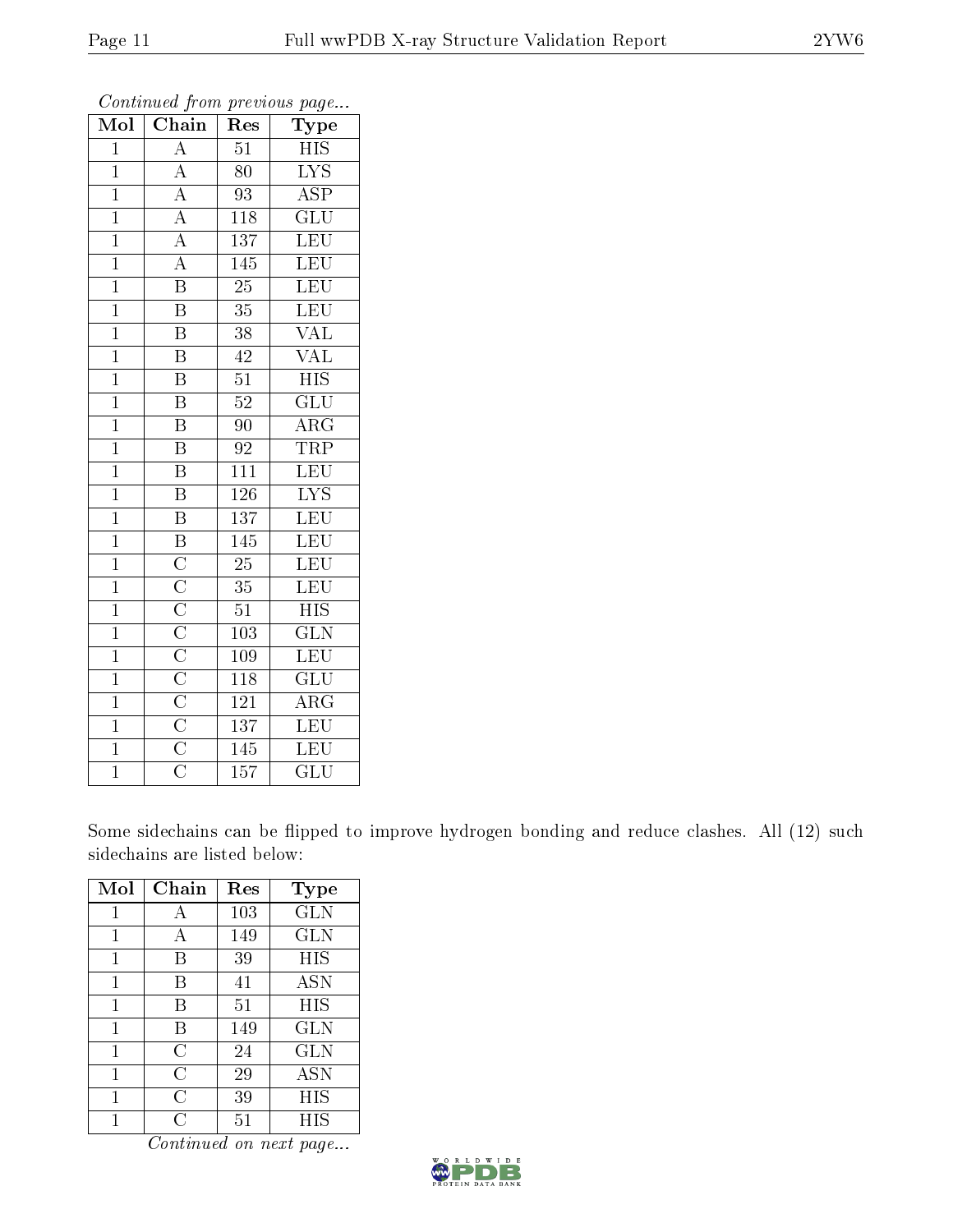Continued from previous page...

| Mol | Chain | Res | Type |
|-----|-------|-----|------|
|     |       | 103 | GLN  |
|     |       | 149 | GLN  |

#### 5.3.3 RNA [O](https://www.wwpdb.org/validation/2017/XrayValidationReportHelp#rna)i

There are no RNA molecules in this entry.

### 5.4 Non-standard residues in protein, DNA, RNA chains (i)

There are no non-standard protein/DNA/RNA residues in this entry.

#### 5.5 Carbohydrates  $(i)$

There are no carbohydrates in this entry.

## 5.6 Ligand geometry (i)

There are no ligands in this entry.

#### 5.7 [O](https://www.wwpdb.org/validation/2017/XrayValidationReportHelp#nonstandard_residues_and_ligands)ther polymers (i)

There are no such residues in this entry.

### 5.8 Polymer linkage issues (i)

There are no chain breaks in this entry.

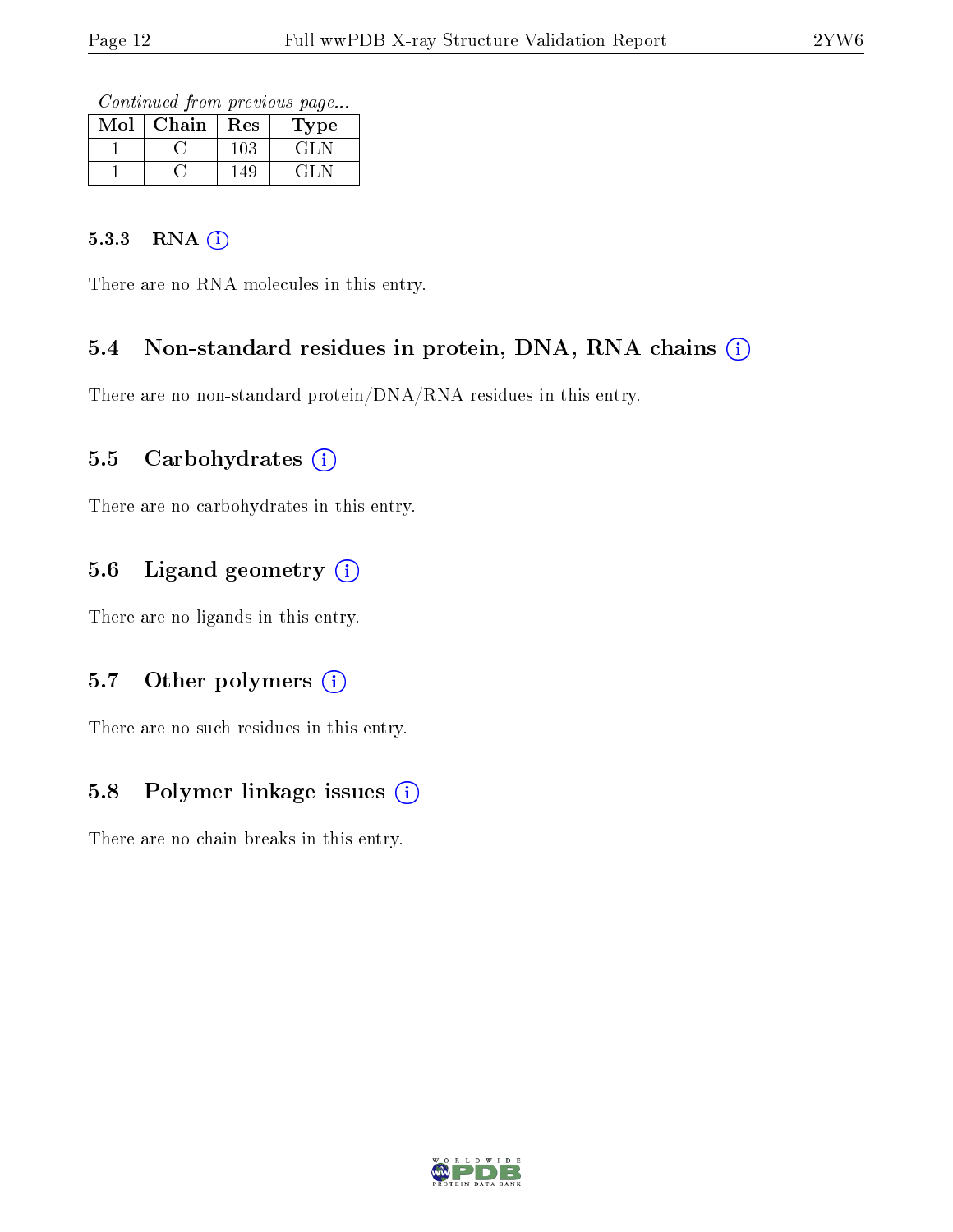## 6 Fit of model and data  $(i)$

## 6.1 Protein, DNA and RNA chains  $(i)$

In the following table, the column labelled  $#RSRZ> 2'$  contains the number (and percentage) of RSRZ outliers, followed by percent RSRZ outliers for the chain as percentile scores relative to all X-ray entries and entries of similar resolution. The OWAB column contains the minimum, median,  $95<sup>th</sup>$  percentile and maximum values of the occupancy-weighted average B-factor per residue. The column labelled ' $Q< 0.9$ ' lists the number of (and percentage) of residues with an average occupancy less than 0.9.

| Mol | Chain         | Analysed        | ${ <\hspace{-1.5pt}{\mathrm{RSRZ}} \hspace{-1.5pt}>}$ | $\#\text{RSRZ}\text{>2}$        | $OWAB(A^2)$     | $Q<$ 0.9 |
|-----|---------------|-----------------|-------------------------------------------------------|---------------------------------|-----------------|----------|
|     |               | $148/183(80\%)$ | $-0.14$                                               | 6 (4\%) 37<br>41                | 26, 38, 66, 151 |          |
|     | B             | $150/183(81\%)$ | $-0.07$                                               | $8(5\%)$<br><sup>26</sup><br>28 | 26, 38, 92, 144 |          |
|     | $\mathcal{C}$ | $150/183(81\%)$ | 0.13                                                  | 8 (5%)<br>$\sqrt{26}$<br>28     | 29, 42, 91, 170 |          |
| All | All           | $448/549(81\%)$ | $-0.02$                                               | $(4\%)$<br>29<br>32<br>22       | 26, 39, 90, 170 |          |

All (22) RSRZ outliers are listed below:

| Mol            | Chain                   | Res             | Type                      | <b>RSRZ</b>       |
|----------------|-------------------------|-----------------|---------------------------|-------------------|
| $\overline{1}$ | $\mathcal C$            | 158             | SER                       | 9.0               |
| $\overline{1}$ | $\overline{\rm C}$      | 159             | <b>ALA</b>                | 7.6               |
| $\overline{1}$ | $\boldsymbol{B}$        | 91              | <b>THR</b>                | $5.6\,$           |
| $\overline{1}$ | $\overline{\rm A}$      | 158             | <b>SER</b>                | 4.8               |
| $\mathbf{1}$   | $\boldsymbol{B}$        | 11              | $\overline{\text{ASP}}$   | 4.5               |
| $\overline{1}$ | $\overline{\mathrm{B}}$ | 159             | $\overline{\rm ALA}$      | 4.4               |
| $\overline{1}$ | $\overline{\mathrm{B}}$ | 93              | <b>ASP</b>                | $3.2\,$           |
| $\overline{1}$ | $\overline{B}$          | 92              | TRP                       | 3.2               |
| $\overline{1}$ | $\overline{\rm C}$      | 157             | GLU                       | $\overline{3.1}$  |
| $\overline{1}$ | $\overline{\text{C}}$   | 91              | <b>THR</b>                | 3.0               |
| $\overline{1}$ | $\overline{\text{C}}$   | $\overline{11}$ | $\overline{\rm ASP}$      | 3.0               |
| $\overline{1}$ | $\overline{C}$          | 90              | ${\rm ARG}$               | 2.9               |
| $\mathbf{1}$   | $\, {\bf B}$            | 160             | GLY                       | 2.7               |
| $\mathbf{1}$   | $\overline{\rm C}$      | 111             | LEU                       | 2.6               |
| $\overline{1}$ | $\overline{\rm A}$      | $15\,$          | <b>SER</b>                | 2.5               |
| $\overline{1}$ | $\overline{A}$          | $\overline{11}$ | $\overline{\text{ASP}}$   | $2.5\overline{)}$ |
| $\overline{1}$ | $\overline{\mathrm{B}}$ | 13              | LYS.                      | 2.5               |
| $\overline{1}$ | $\overline{\rm A}$      | $\overline{12}$ | $\overline{\text{LYS}}$   | $\overline{2.5}$  |
| $\overline{1}$ | $\overline{B}$          | 12              | LYS.                      | 2.4               |
| $\overline{1}$ | $\overline{\rm A}$      | 157             | GLU                       | 2.3               |
| $\overline{1}$ | $\overline{A}$          | 125             | $\overline{\mathrm{GLU}}$ | 2.2               |
| $\mathbf{1}$   | $\overline{C}$          | 16              | $\operatorname{ASP}$      | $2.1\,$           |